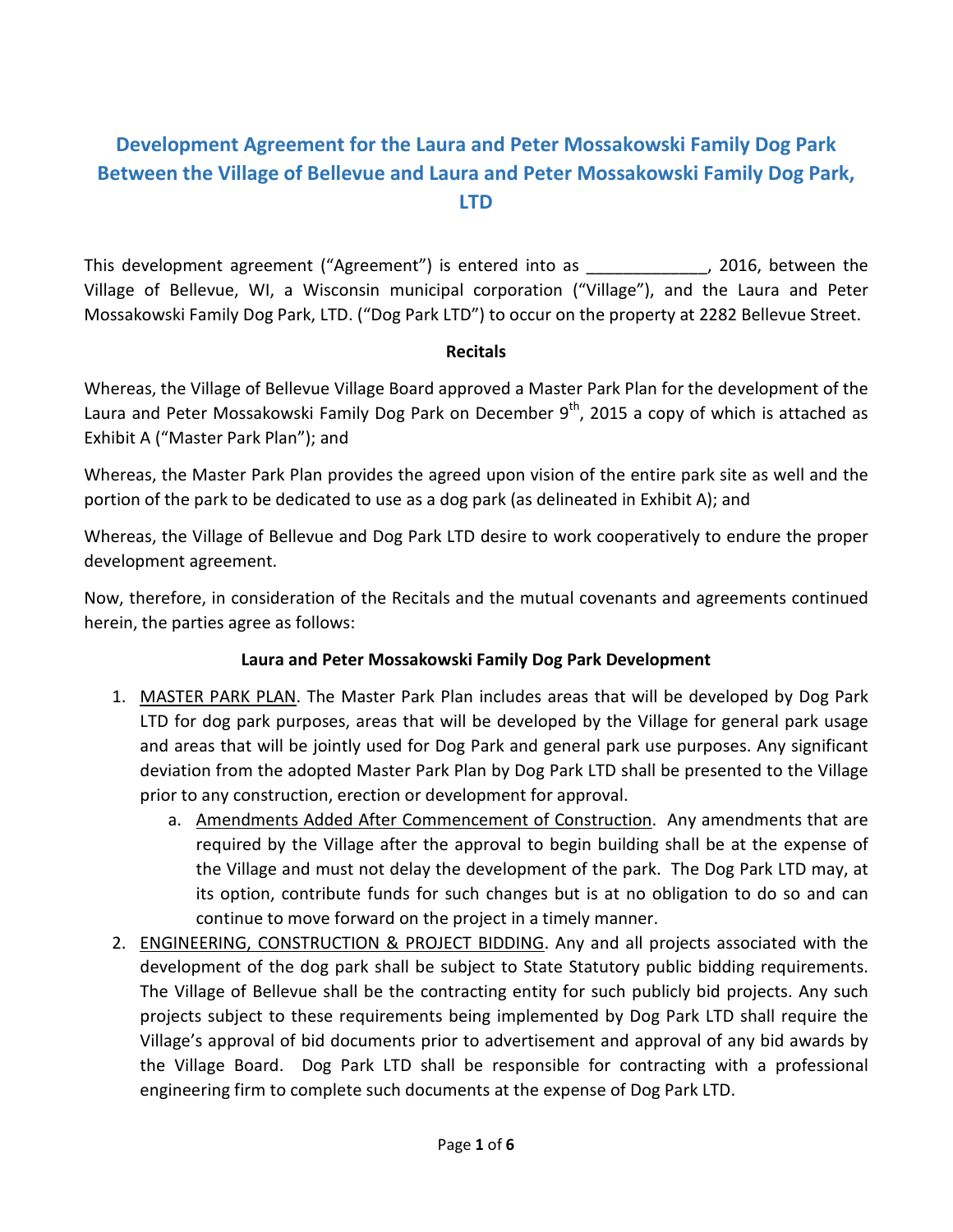- 3. CONSTRUCTION ESCROW. For any projects subject to public bidding, Dog Park LTD shall provide the Village the full amount of funds necessary to properly execute such projects prior to awarding bid. Such funds shall be held by the Village in a segregated account and used to pay for project costs after bid award to the approved contractor. The Village shall provide Dog Park LTD copies of all payments requests and documentation as necessary on use of Dog Park LTD funds. The Village shall consult with Dog Park LTD on any requested change orders during the course of the project. The Village will be responsible for all contract administration, payments and inspection after the contract is awarded.
	- a. Funds in the Escrow. Funds in the escrow are to only be used for projects approved by Dog Park LTD. Any remaining finds shall be returned to the Dog Park LTD immediately following completion of the designated project.

## **Laura and Peter Mossakowski Family Dog Park Agreement**

- 1. PREMISES. The property is described on Attached Exhibit A, consisting of approximately 6.5 acres of Village of Bellevue park land. Together with any and all current and future structures, building and improvements thereon will be referred to as "Premises"
- 2. TERM. The initial term of this agreement shall be for 5 years, commencing immediately upon signature of both groups and end 5 years after completion of construction for phase 1. At the end of the term the parties can elect for renewal of the agreement. A 60-day written notice of termination, by either party, will be required.
- 3. USE AND OWNERSHIP.
	- a. The Premises shall be used for the purpose of the construction, development and operation of a dog park, consisting of without limitation any or all of the facilities and structures identified in the park's adopted Master Plan. All structures and fixtures built by Dog Park LTD shall at once become part of the realty and belong to the Village. Dog Park LTD must provide to the Village, at a minimum, one set of keys for every lock installed.
	- b. The Village will own this land and any structures subsequently built by Dog Park LTD in perpetuity.
	- c. Dog Park LTD agrees to work together to fund the construction of facilities as identified in the park's Master Plan (Master Plan). Dog Park LTD must begin development of the site and provide usable dog recreational areas within 5 years on the date of this Agreement. Failure to begin development of the dog park will result in the default of this Agreement.
	- d. The Village will not assess Dog Park LTD for utility or street assessments adjacent Bellevue Street.
	- e. All structures and signage built by Dog Park LTD will be subject to the Village's building permit and review processes. In addition, any bathroom facilities must be operational or a suitable portable restroom must be on location before the dog park is open for public use.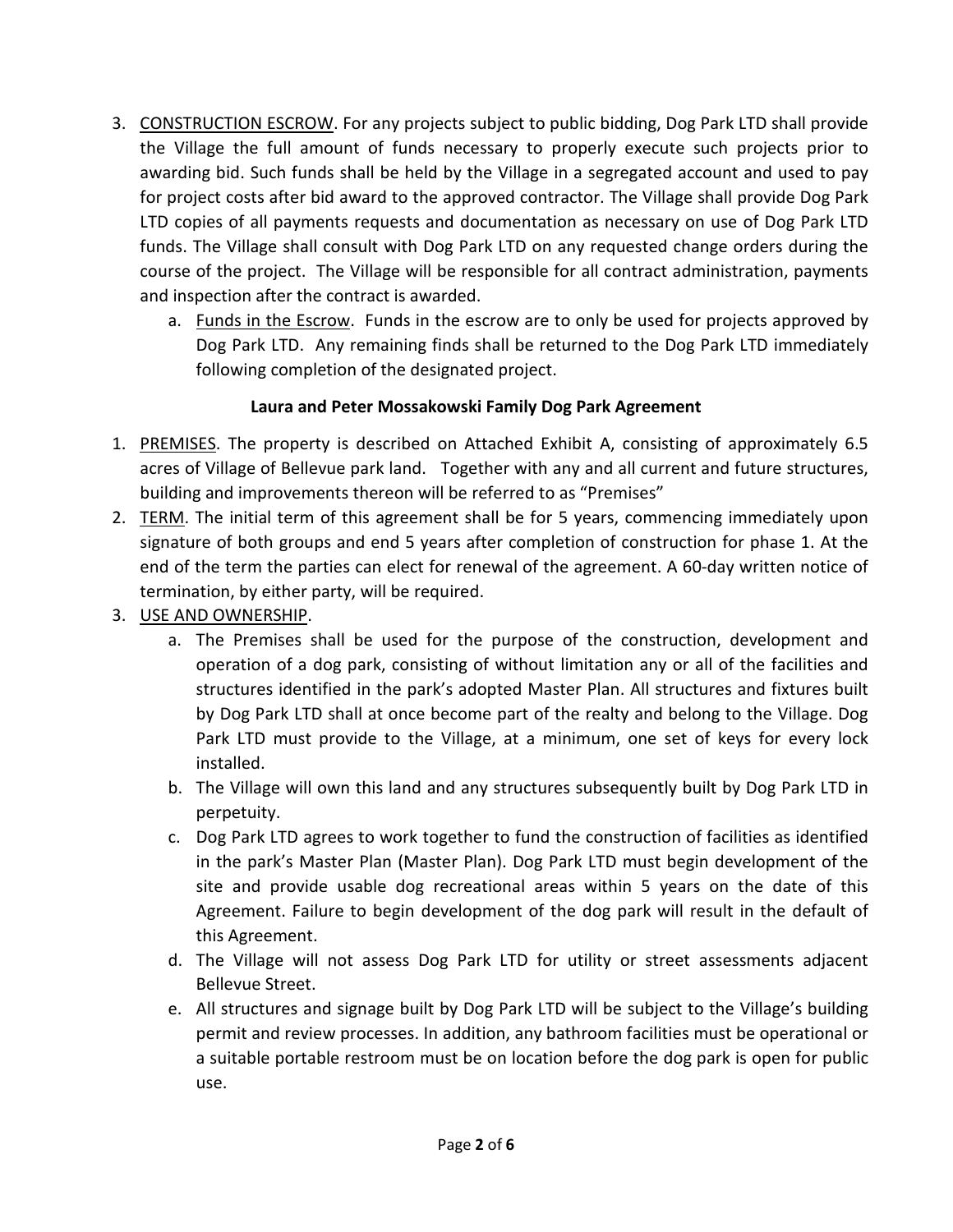- f. Dog Park LTD may be required to obtain a Special Events permit if it seeks to use the site for anything other than the standard operation for the site, i.e. fundraising events, athletic competitions. Dog Park agrees to provide the Village with a special event permit at least 60 days prior to any event.
- g. The possession and sale of alcohol and tobacco products shall be strictly prohibited on the site unless otherwise approved by appropriate Village authority.
- h. The Village and Dog Park LTD shall mutually agree and approve rules to be established by users of the Premises and shall be responsible for the proper and adequate posting of such rules.
	- i. Initial rules, fees, and hours of operation are to be permanently posted at the entrance of the dog park facility by the Dog Park LTD.
- 4. MAINTENANCE AND UTILITIES OF DOG PARK.
	- a. All structures built by Dog Park LTD are subject to the building permit and review processes of the Village.
	- b. Dog Park LTD shall present to the Village Board its plan for the funding of on-going maintenance and utilities as detailed under this agreement prior to public bidding of any construction projects. Any portion of the funding plan which includes the charging of fees for dog park usage shall be included within the Village Fee Schedule and subject to approval by the Village Board.
		- i. The Village shall bid out maintenance services as done with other public parks within in the village and Dog Park LTD has the option to contribute additional funds and seek services to reduce maintenance costs.
			- 1. Option to go with the Village maintenance options will be at the discretion of Dog Park LTD.
			- 2. Annual notice of maintenance fee bid to be presented to Dog Park LTD by Village.
		- ii. Funds set aside for maintenance for the park will be kept in a separate account and will be maintained by the Village.
			- 1. Any maintenance costs are to be invoiced and itemized to Dog Park LTD.
		- iii. Maintenance costs will be covered by Dog Park LTD at the following schedule:
			- 1. Current-Year 1 of Operation 100% covered by Dog Park LTD
			- 2. Year 2 75% covered by Dog Park LTD; 25% covered by Village
			- 3. Year 3 50% covered by Dog Park LTD; 50% covered by Village
			- 4. Year 4 25% covered by Dog Park LTD; 75% covered by Village
			- 5. Year 5 100% covered by Village
		- iv. Annual Dog Park fee option may be added to the Dog License registration by the Village as well as other municipalities that wish to participate with 100% of funds collected to be deposited into an account, owned and maintained by the Village, to cover maintenance costs specific to this dog park.
		- v. Dog Park fee collection box located at the entrance of the dog park with 100% of funds collected to be deposited into the Village account, to cover maintenance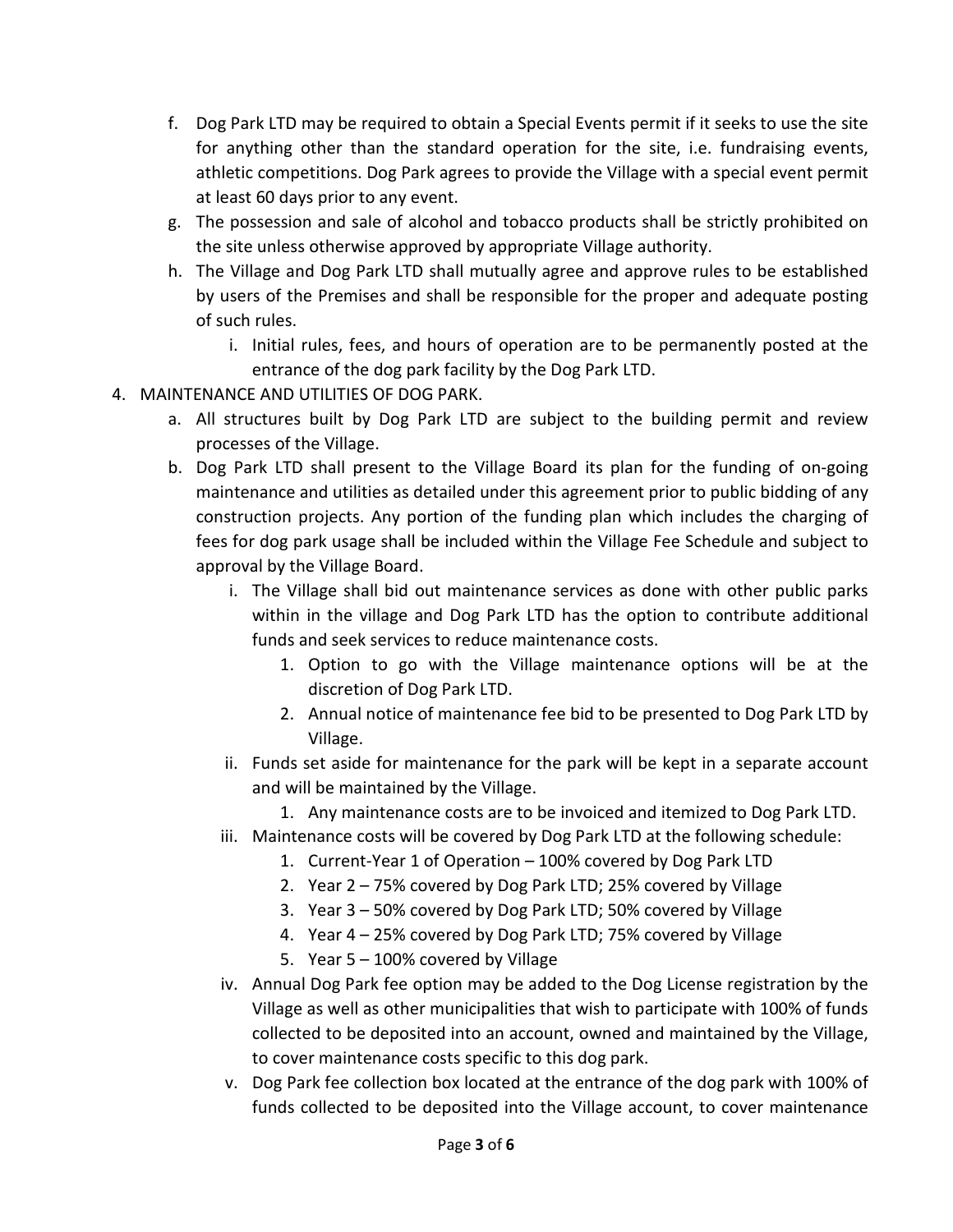costs. The Village will assume responsibility for collection of funds through the duration of the agreement.

- vi. Shortfalls from the collection of the fees will be supplemented by Dog Park LTD at the above schedule.
- vii. Funds in excess of the total yearly maintenance costs will be returned to Dog Park LLC for allocation of capital improvements approved by the Village.
- viii. At minimum an annual expense report is to be provided by Village and approved by Dog Park LTD.
- c. If the Village uses the Premises for community activities, the Village shall be responsible for program set-up, general maintenance and any necessary repairs required or caused by such usage.
- d. Dog Park LTD shall be responsible for compliance with all Village and State laws and regulations concerning development and activities upon the Premises.
- e. The Village may, at its option participate in development or maintenance efforts outside of what is outlined in Exhibit B if approved. However, this agreement does not obligate funding, manpower, equipment, nor any other contribution to the development of the Premises including, but not limited to, snow and ice removal, garbage and fecal removal, tree care, mowing and cleaning and restocking of restroom facilities.
- 5. CONDITION OF PREMISES.
	- a. Dog Park LTD accepts the premises in the condition as at the commencement of this agreement and will keep and maintain it and all improvements in a neat and orderly fashion in compliance with all applicable Village ordinances and State Statutes. The Dog Park LTD shall maintain and keep the premises in good repair.
	- b. The Dog Park, LTD shall not voluntarily create, cause or allow to be created any debt, lien, charge or other encumbrance to be apportioned against the premises hereunder.
	- c. The Village will provide notice of violations and Dog Park LTD has 90 days to begin to resolve the issue.
- 6. EASEMENTS. The Village shall not grant additional easements, covenants or restrictions concerning the Premises without the prior written consent of Dog Park LTD which shall not be unreasonably withheld.
- 7. ADMINISTRATION. For the purposes of this agreement and in accordance with Municipal Code Chapter 19 Parks and Recreation, the Village Board, or such other committee/commission as may be subsequently designated by the Village Board as the committee/commission of jurisdiction for all issues between the Village and the Dog Park LTD. The terms of this agreement shall be administered, on behalf of the Village by the Director of Parks, Recreation and Forestry or their designee.
- 8. AMBIGUITY. It is understood by and between the parties that Wisconsin Law provides that any ambiguity in an agreement is to be construed against the drafter of the agreement. The undersigned parties do hereby agree that this particular provision in Wisconsin Law shall not apply to the Agreement. Instead, there shall be no presumption involved should an arbitrator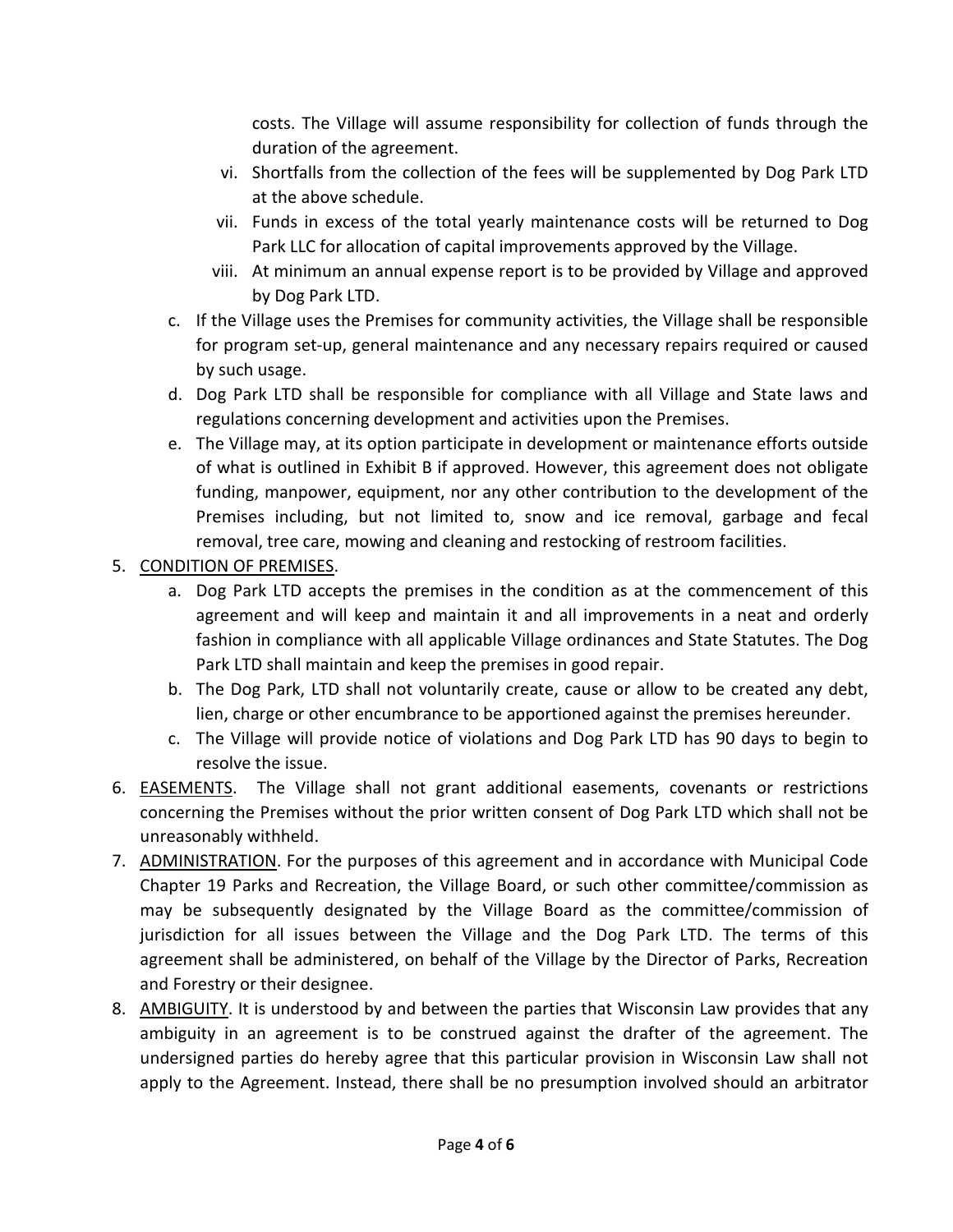find that an ambiguity exists in this Agreement. Any ambiguity shall be interpreted without regard to the identity of the drafter of this Agreement. (Doctrine of contra proferentem)

9. ARBITRATION. In the event that a dispute arises concerning the construction or operation of this Agreement, any party to this Agreement may immediately petition to Branch I of the Brown County Circuit Court for the appointment of an Arbitrator to resolve said dispute. The Judge then presiding in Branch I of Brown County Circuit Court shall appoint a member of the Brown County Bar Association to act as Arbitrator. Both sides shall be prepared, within thirty (30) days of the appointment of the arbitrator, to present their case to the Arbitrator for resolution. The Arbitrator shall only be entitled to serve if he shall agree, in writing, to render a decision within fifteen (15) days of the Arbitration hearing. Furthermore, said Arbitrator must schedule an Arbitration hearing within forty-five (45) days from his or her appointment as an Arbitrator.

The parties agree that within thirty (30) days from the date the Arbitrator's decision is mailed to the parties, the non-prevailing party will pay to the prevailing party any amounts provided for by the Arbitrator in his or her decision. Any post-arbitration sums so ordered to be paid by a non-prevailing party to a prevailing party shall likewise be paid within thirty (30) days of the Arbitrator's decision. In the event said amount is not paid within thirty (30) days of said decision, then the decision of the Arbitrator can be immediately entered as a judgment against the non-prevailing party in Brown County Circuit Court. In so signing this Page 7 of 10 Agreement, the parties consent to the immediate entry of such a judgment and waive any rights they may have to contest the decision of the Arbitrator.

- 10. ASSIGNMENTS & SUBLET. Dog Park LTD shall not assign this agreement by operation of Law or sublet any portion of the Premises without the Village's prior written consent which may be withheld in the Village's absolute discretion.
- 11. RELATIONSHIP. Nothing contained herein shall be deemed or construed by the parties hereto, nor by any third party, as creating the relationship of principal and agent or a partnership or a joint venture between the parties hereto.
- 12. MISCELLANEOUS.
	- a. This agreement may be modified or amended only upon the mutual written and executed agreement of the Village and Dog Park LTD.
	- b. This agreement shall not be varied or waived by any oral representations or promises of either party or their agents.
	- c. This agreement may be terminated upon a 60-day written notice of termination of the agreement by either party.
	- d. A short form memorandum of the Agreement shall be recorded with the Brown County Register of Deeds by the village.
	- e. All notices hereunder shall be in writing and either personally served or sent by certified mail, return receipt requested, and addressed as follows, or to such other address as either party may in writing designate to the other party from time-to-time: